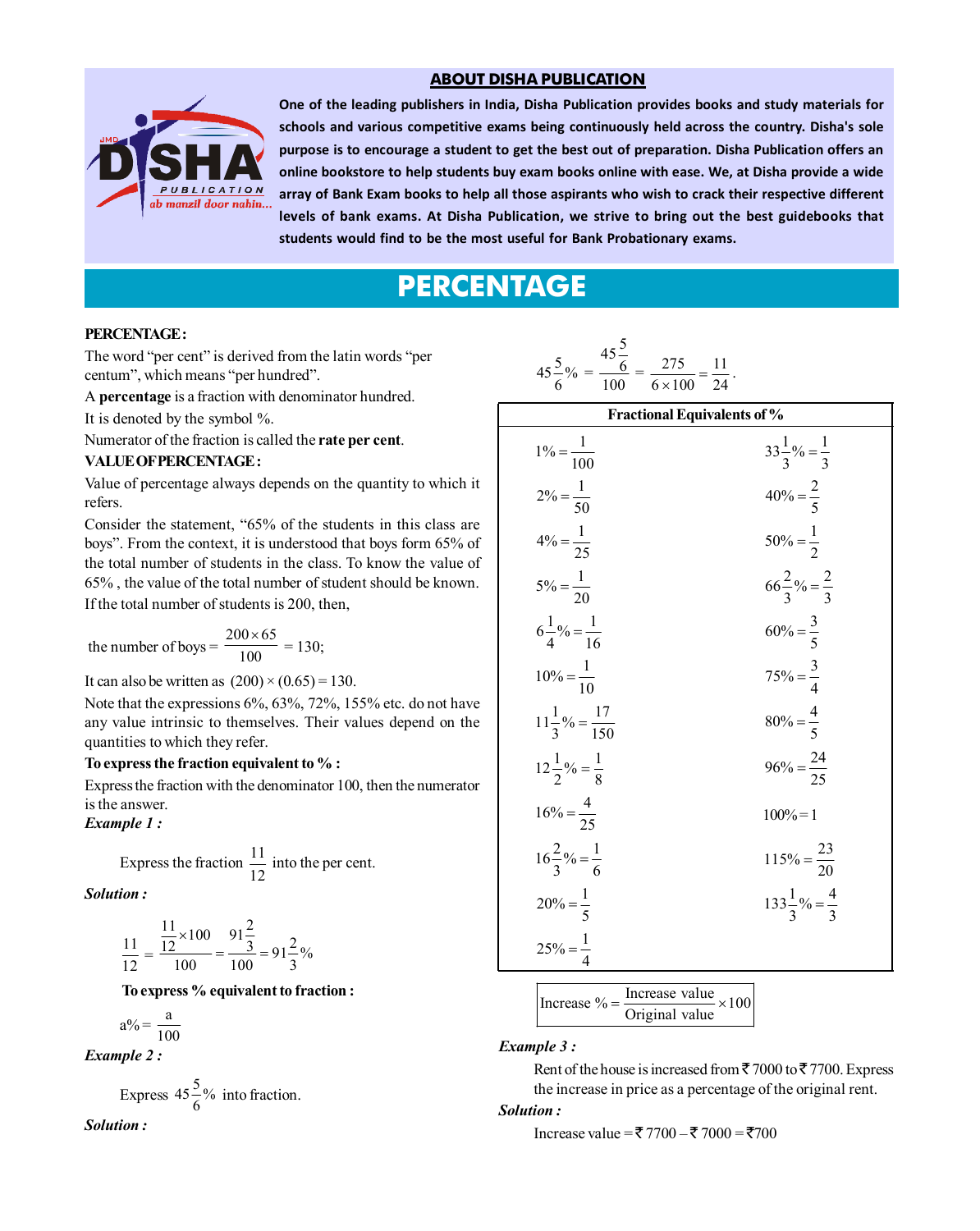Increase % = 
$$
\frac{\text{Increase value}}{\text{Original value}} \times 100 = \frac{700}{7000} \times 100 = 10
$$

 $\therefore$  Percentage rise = 10 %.

| Decrease $\% = \frac{\%}{\%} = \frac{\%}{\%} = \frac{\%}{\%} = \frac{\%}{\%} = \frac{\%}{\%} = \frac{\%}{\%} = \frac{\%}{\%} = \frac{\%}{\%} = \frac{\%}{\%} = \frac{\%}{\%} = \frac{\%}{\%} = \frac{\%}{\%} = \frac{\%}{\%} = \frac{\%}{\%} = \frac{\%}{\%} = \frac{\%}{\%} = \frac{\%}{\%} = \frac{\%}{\%} = \frac{\%}{\%} = \frac{\%}{\%} = \frac{\%}{\%} = \frac{\%}{\%} = \frac{\%}{\%} = \$ | Decrease value $\times 100^{7}$ |  |
|---------------------------------------------------------------------------------------------------------------------------------------------------------------------------------------------------------------------------------------------------------------------------------------------------------------------------------------------------------------------------------------------------|---------------------------------|--|
|                                                                                                                                                                                                                                                                                                                                                                                                   | Original value                  |  |

#### *Example 4 :*

The cost of a bike last year was  $\bar{\tau}$  19000. Its cost this year is  $\bar{\tau}$  17000. Find the per cent decrease in its cost.

#### *Solution :*

% decrease 
$$
=\frac{19000 - 17000}{19000} \times 100
$$
  
 $=\frac{2000}{19000} \times 100 = 10.5 \%$ .

 $\therefore$  Per cent decrease = 10.5 %.

If A is x % of C and B is y % of C, then A is  $\frac{x}{x}$  $\frac{\text{m}}{\text{y}} \times 100\%$  of B. *Example 5 :*

#### A positive number is divided by 5 instead of being multiplied by 5. By what per cent is the result of the required correct value ?

.

#### *Solution :*

Let the number be 1, then the correct answer  $= 5$ 

The incorrect answer that was obtained =  $\frac{1}{6}$ 5

$$
\therefore \quad \text{The required } \% = \frac{1}{5 \times 5} \times 100 = 4\%.
$$

If two numbers are respectively  $x\%$  and  $y\%$  more than a

third number, then the first number is 
$$
\left(\frac{100+x}{100+y} \times 100\right)\%
$$
 of

the second and the second is  $\left(\frac{100+y}{100+x} \times 100\right)$ % *y x*  $\left(\frac{100+y}{100+x} \times 100\right)$ % of the first.

If two number are respectivley  $x\%$  and  $y\%$  less than a third

number, then the first number if 
$$
\left(\frac{100-x}{100-y} \times 100\right)\%
$$
 of the

second and the second is  $\left(\frac{100-y}{100-x} \times 100\right)$ %  $\left(\frac{100-y}{100-x} \times 100\right)^{9}$ *y*  $\frac{y}{x}$  × 100  $\frac{y}{x}$  of the first.

 $x$  % of a quantity is taken by the first, y % of the remaining is taken by the second and z % of the remaining is taken by third person. Now, if A is left in the fund, then the initial amount

$$
= \frac{A \times 100 \times 100 \times 100}{(100 - x)(100 - y)(100 - z)}
$$
 in the beginning.

 $x$  % of a quantity is added. Again,  $y$  % of the increased quantity is added. Again z % of the increased quantity is added. Now it becomes A, then the initial amount

$$
= \frac{A \times 100 \times 100 \times 100}{(100 + x)(100 + y)(100 + z)}
$$

#### *Example 6 :*

3.5 % income is taken as tax and 12.5 % of the remaining is saved. This leaves Rs. 4,053 to spend. What is the income? *Solution :*

By direct method,

Income = 
$$
\frac{4053 \times 100 \times 100}{(100 - 3.5)(100 - 12.5)} = ₹4800.
$$

If the price of a commodity increases by  $r \, \%$ , then reduction in consumption, so as not to increase the expenditure is

$$
\left(\frac{r}{100+r} \times 100\right)\%
$$

 If the price of a commodity decreases by r %, then the increase in consumption so as not to decrease the expenditure is

$$
\left(\frac{r}{100-r} \times 100\right)\%
$$

*Example 7 :*

If the price of coal be raised by 20%, then find by how much a householder must reduce his consumption of this commodity so as not to increase his expenditure ?

#### *Solution :*

Reduction in consumption 
$$
= \left(\frac{20}{100+20} \times 100\right)\%
$$

$$
= \left(\frac{20}{120} \times 100\right)\% = 16.67\%
$$

#### **POPULATION FORMULA**

 If the original population of a town is P, and the annual increase is  $r \, \frac{\delta}{2}$ , then the population after n years is

$$
P\left(1+\frac{r}{100}\right)^n
$$
 and population before n years  $=\frac{P}{\left(1+\frac{r}{100}\right)^n}$ 

If the annual decrease be  $r \, \frac{1}{2}$ , then the population after n

years is 
$$
P\left(1 - \frac{r}{100}\right)^n
$$
 and

population before n years =  $\frac{1}{(x-a)^n}$ P  $\left(1-\frac{r}{100}\right)^n$ 

#### *Example 8 :*

The population of a certain town increased at a certain rate per cent per annum. Now it is 456976. Four years ago, it was 390625. What will it be 2 years hence ?

#### *Solution :*

Suppose the population increases at r% per annum. Then,

$$
390625\left(1+\frac{r}{100}\right)^4 = 456976
$$
  

$$
\therefore \quad \left(1+\frac{r}{100}\right)^2 = \sqrt{\frac{456976}{390625}} = \frac{676}{625}
$$

Population 2 years hence = 456976  $\left(1+\frac{r}{100}\right)^2$ 

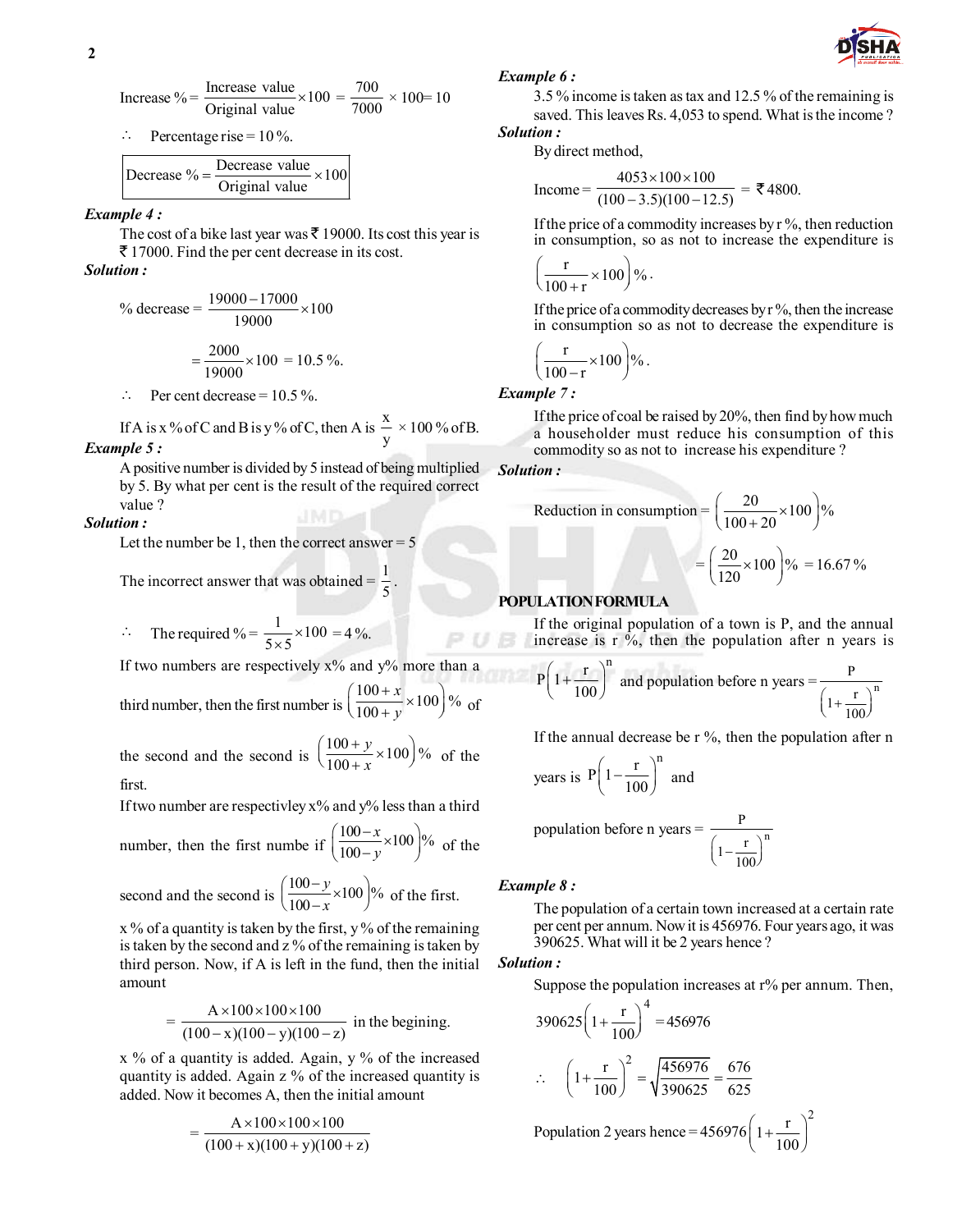

$$
= 456976 \times \frac{676}{625} = 494265
$$
 approximately.

#### *Example 9 :*

The population of a city increases at the rate of 4% per annum. There is an additional annual increase of 1 % in the population due to the influx of job seekers. Find, percentage increase in the population after 2 years.

#### *Solution :*

The net annual increase  $= 5\%$ .

Let the initial population be 100.

Then, population after 2 years =  $100 \times 1.05 \times 1.05$ 

$$
=110.25
$$

Therefore, % increase in population

 $= (110.25 - 100) = 10.25\%$ 

If a number A is increased successively by  $x\%$  followed by y% and then z%, then the final value of A will be

$$
A\left(1+\frac{x}{100}\right)\left(1+\frac{y}{100}\right)\left(1+\frac{z}{100}\right)
$$

In case a given value decreases by an percentage then we will use negative sign before that.

#### **First Increase and then decrease :**

If the value is first increased by  $x$  % and then decreased by

y % then there is  $\left(x-y-\frac{xy}{100}\right)$ % increase or decrease,

according to the +ve or –ve sign respectively.

If the value is first increased by  $x\%$  and then decreased by

x % then there is only decrease which is equal to  $x^2$  $\left(\frac{x^2}{100}\right)$ .

#### *Example 10 :*

A number is increased by 10%. and then it is decreased by 10%. Find the net increase or decrease per cent.

#### *Solution :*

% change = 
$$
\frac{10 \times 10}{100} = 1\%
$$

i.e 1% decrease.

#### **Average percentage rate of change over a period.**

$$
= \frac{\text{(New Value - Old Value)}}{\text{Old Value}} \times \frac{100}{n} % \text{where n = period.}
$$

The percentage error = 
$$
\frac{\text{The Error}}{\text{True Value}} \times 100\%
$$

#### **SUCCESSIVE INCREASE OR DECREASE**

 If the value is increased **successively by x % and y %** then the final **increase** is given by

 $\left(x+y+\frac{xy}{100}\right)\%$ 

 If the value is decreased **successively by x % and y %** then the final **decrease** is given by

$$
\left(-x-y-\frac{xy}{100}\right)\%
$$

#### *Example 11 :*

The price of a car is decreased by 10 % and 20 % in two successive years. What per cent of price of a car is decreased after two years ?

*Solution :*

Put  $x = -10$  and  $y = -20$ , then

$$
-10-20+\frac{(-10)(-20)}{100}=-28\%
$$

 $\therefore$  The price of the car decreases by 28%.

#### **STUDENT AND MARKS**

The percentage of passing marks in an examination is  $x\%$ . If a candidate who scores y marks fails by z marks, then the

maximum marks M = 
$$
\frac{100(y+z)}{x}
$$

 A candidate scoring x % in an examination fails by 'a' marks, while another candidate who scores y% marks gets 'b' marks more than the minimum required passing marks. Then the

maximum marks M = 
$$
\frac{100(a+b)}{y-x}
$$
.

In an examination  $x$ % and  $y$ % students respectively fail in two different subjects while z % students fail in both subjects. then the % age of student who pass in both the subjects will be  ${100 - (x + y - z)}\%$ 

# *Example 12 :*

Vishal requires 40% to pass. If he gets 185 marks, falls short by 15 marks, what was the maximum he could have got ?

## *Solution :*

If Vishal has 15 marks more, he could have scored 40% marks.

Now, 15 marks more than  $185$  is  $185 + 15 = 200$ Let the maximum marks be x, then

 $40\% \text{ of } x = 200$ 

$$
\Rightarrow \frac{40}{100} \times x = 200 \Rightarrow x = \frac{200 \times 100}{40} = 500
$$

Thus, maximum marks  $= 500$ 

**Alternate method :**

Maximum marks = 
$$
\frac{100(185+15)}{40} = \frac{100 \times 200}{40} = 500.
$$

#### *Example 13 :*

A candidate scores 15% and fails by 30 marks, while another candidate who scores 40% marks, gets 20 marks more than the minimum required marks to pass the examination. Find the maximum marks of the examination.

#### *Solution :*

By **short cut** method :

Maximum marks 
$$
=
$$
  $\frac{100(30+20)}{40-15} = 200$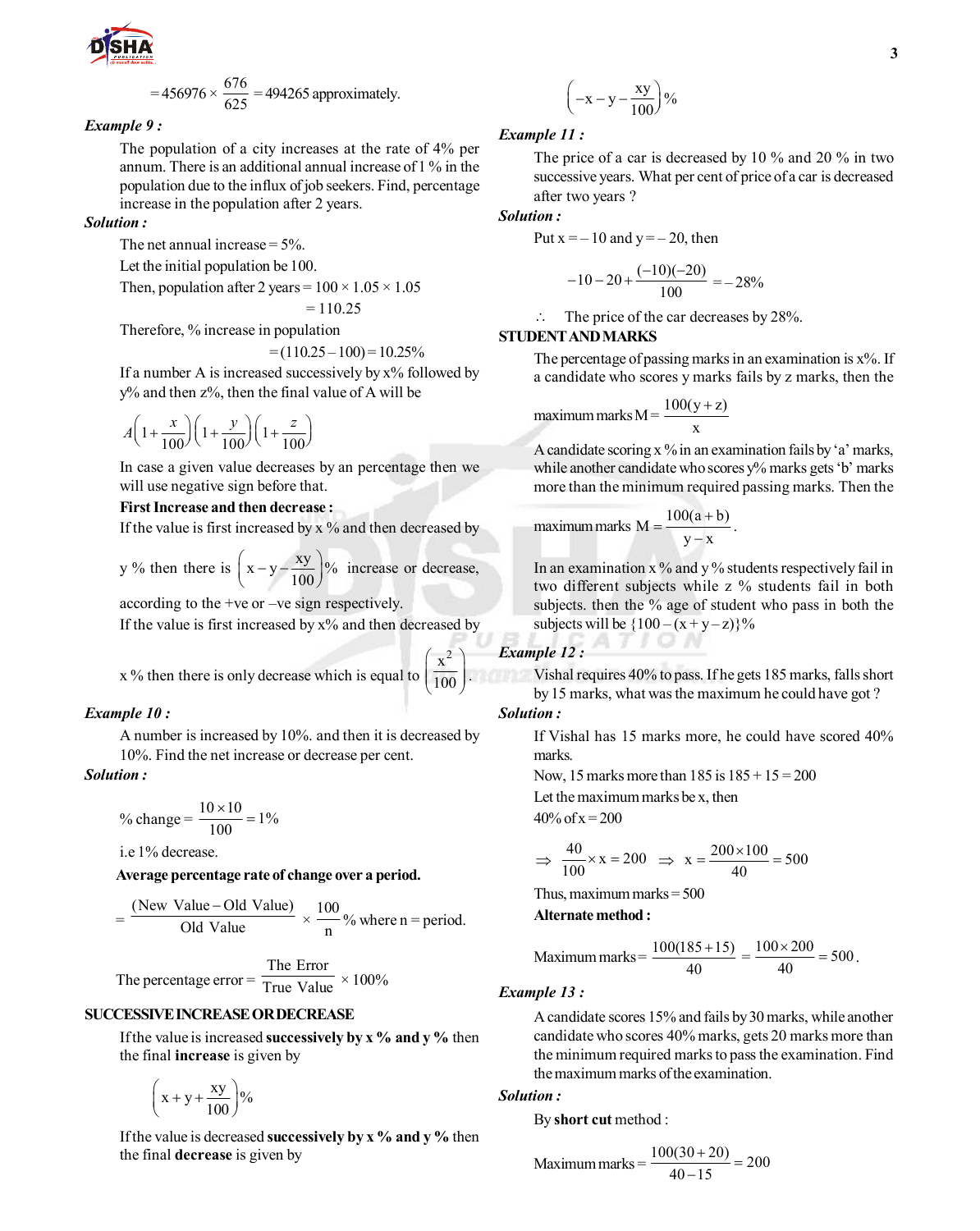#### **2-DIMENSIONAL FIGURE AND AREA**

 If the sides of a triangle, square, rectangle, rhombus or radius of a circle are increased by a%, its area is increased by

$$
\frac{a(a+200)}{100}\%
$$

 If the sides of a triangle, square, rectangle, rhombus or radius of a circle are decreased by a % then its area is decreased by

$$
\frac{a(200-a)}{100}\%
$$

#### *Example 14 :*

If the radius of a circle is increased by 10 %, what is the percentage increase in its area ?

#### *Solution :*

Let R be the radius of circle.

#### Area of Circle,  $A = \pi R^2$

Now, radius is increased by 10% New radius,  $R' = R + 10\%$  of  $R = 1.1 R$ 

New Area,  $A' = \pi (1.1R)^2 = 1.21 \pi R^2$ 

% increase in area = 
$$
\frac{1.21\pi R^2 - \pi R^2}{\pi R^2} \times 100 = 21\%
$$

#### **Shortcut Method:**

Radius is increased by 10%.

So, Area is increased by  $\frac{10(10+200)}{20}$ 100  $\frac{+200}{-21}$  = 21 %.

If the both sides of rectangle are changed by  $x\%$  and  $y\%$ 

respectively, then % effect on area = 
$$
x + y +
$$

(+/– according to increase or decrease)

#### *Example 15 :*

If the length and width of a rectangular garden were each increased by 20%, then what would be the per cent increase in the area of the garden ?

#### *Solution :*

#### **By direct formula**

% increase in area = 
$$
\frac{20(20+200)}{100} = 44\%
$$

 If A's income is r % more than that of B, then B's income is less than that of A by

$$
\left(\frac{r}{100+r} \times 100\right)\%
$$

 If A's income is r % less than that of B, then B's income is more than that of A by

$$
\left(\frac{r}{100-r} \times 100\right)\%
$$

#### *Example 16 :*

If A's salary is 50 % more than B's, then by what percent B's salary is less than A's salary ?

*Solution :*

Let B's salary be  $\bar{\tau}_X$ Then, A's salary =  $x + 50\%$  of  $x = 1.5x$ B's salary is less than A's salary by

#### **Shortcut method,**

B's salary is less than A's salary by 
$$
\left(\frac{50}{100+50} \times 100\right)\%
$$

 $x - x$ *x*

 $\frac{1.5x - x}{1.5} \times 100 \text{ } \% = \frac{100}{2} = 33.33\%$ 

 $1.5x$  3

 $\left(\frac{1.5x - x}{1.5x} \times 100\right) \% = \frac{100}{3} =$ 

$$
= \frac{50}{150} \times 100\% = 33.33\%
$$

*Example 17 :*

Ravi's weight is 25% that of Meena's and 40% that of Tara's. What percentage of Tara's weight is Meena's weight.

*Solution :*

Let Meena's weight be x kg and Tara's weight be y kg. Then Ravi's weight = 25% of Meena's weight

$$
= \frac{25}{100} \times x \qquad \dots (i)
$$

Also, Ravi's weight = 40% of Tara's weight

$$
= \frac{40}{100} \times y \qquad \dots (ii)
$$

From (i) and (ii), we get

$$
\frac{25}{100} \times x = \frac{40}{100} \times y
$$
  
\n
$$
\Rightarrow 25x = 40y
$$
  
\n
$$
\Rightarrow 5x = 8y \Rightarrow x = \frac{8}{5}y
$$

Meena's weight as the percentage of Tara's weight

$$
=\frac{x}{y} \times 100 = \frac{\frac{8}{5}y}{y} \times 100
$$

$$
=\frac{8}{5} \times 100 = 160
$$

Hence, Meena's weight is 160% of Tara's weight.

#### *Example 18 :*

xy 100

> The monthly salaries of A and B together amount to  $\overline{550,000}$ . A spends 80% of his salary and B spends 70% of his salary. If now their saving are the same, then find the salaries of A and B.

#### *Solution :*

Let A's salary by x, then B's salary  $(50,000 - x)$ A spends 80% of his salary and saves 20% B spends 70% of his salary and saves 30% Given that

$$
20\% \text{ of } x = 30\% \text{ of } (50,000 - x)
$$

$$
\frac{20}{100} \times x = \frac{30}{100} \times (50,000 - x)
$$

$$
\frac{50x}{100} = \frac{30 \times 50,000}{100}
$$

$$
\Rightarrow x = \frac{30 \times 50,000}{100} = 30,000
$$
  
A's salary ₹30,000

B's salary =  $\overline{$}50,000 - \overline{$}30,000 = \overline{$}20,000$ 

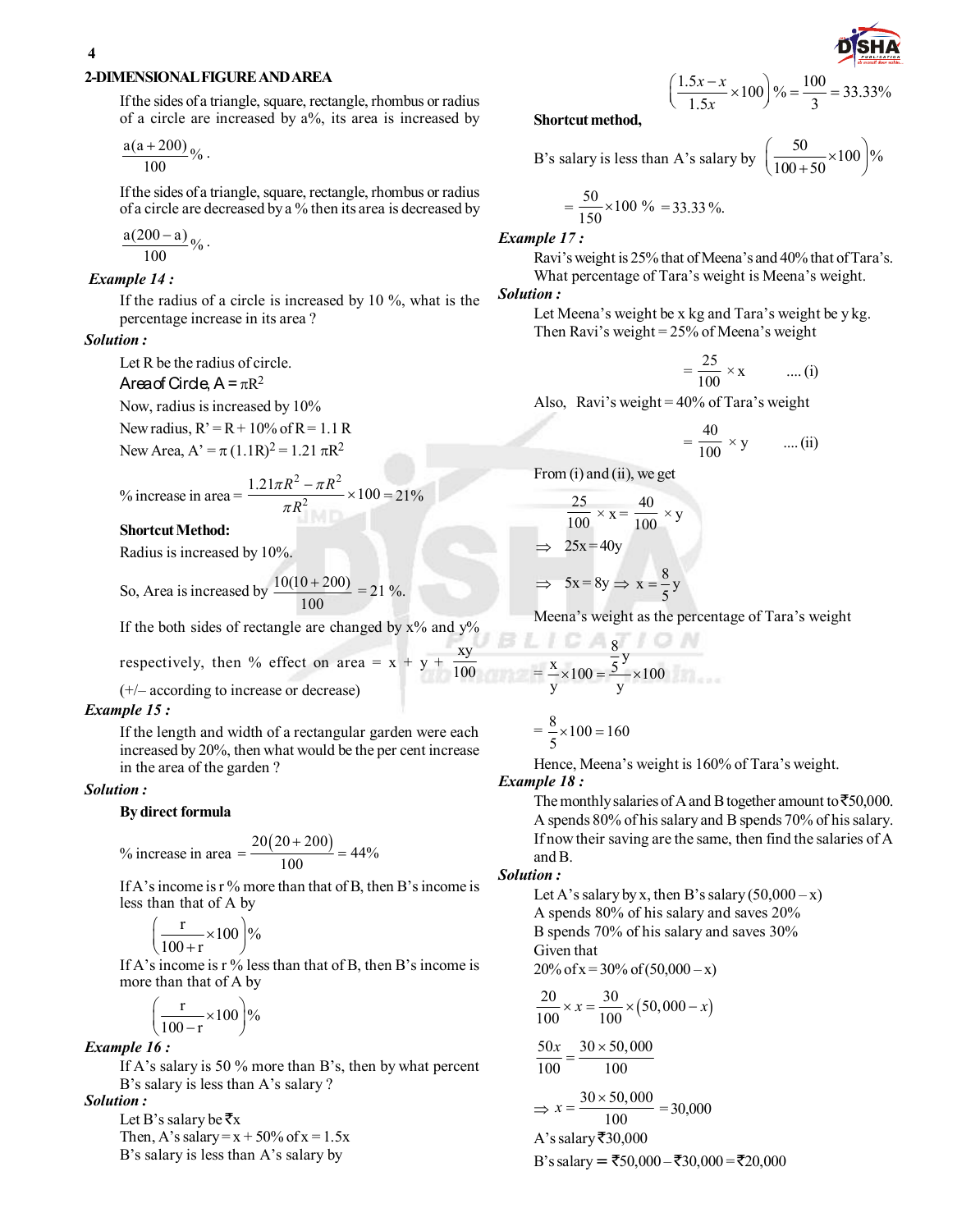

# **EXERCISE**

- 1. If  $3x + 7 = x^2 + M = 7x + 5$ , what is the value of 120% of *M*? (a) 8.90 (b) 9.90
	- (c) 9.98 (d) None of these
- 2. *p* is six times as large as *q*. The percent that *q* is less than *p*, is :
	- (a)  $16\frac{2}{3}$ (b) 60 (c)  $83\frac{1}{3}$  $(d)$  90
- 3. If two numbers are respectively 20% and 50% of a third number, what is the percentage of the first number to the second ?
	- (a) 10 (b) 20 (c) 30 (d) 40
- 4. A sum of  $\bar{\bar{\mathbf{z}}}$  4558 is divided among A, B and C such that *A* receives 20% more than *C*, and *C* receives 25% less than *B*. What is A's share in the amount ?
	- (a)  $\bar{x}$  1548 (b)  $\bar{x}$  1720
	- (c) ₹1290 (d) ₹1345
- 5. The digit at unit place of a two-digit number is increased by 100% and the digit at ten places of the same number is increased by 50%. The new number thus formed is 19 more than the original number. What is the original number?
	- (a) 22 (b) 63
	- (c) 24 (d) None of these
- 6. The owner of a boutique decides to calculate the per centage of customers who purchase hats. If 40 per cent of the store's customers decide to purchase items, and of those customers 15 percent purchase hats, then what per cent of the store's customers purchase hats ?

(a) 4% (b) 6% (c) 15% (d) 24% 7. Groundnut oil is now being sold at  $\overline{z}$  27 per kg. During last

month its cost was  $\bar{\mathfrak{g}}$  24 per kg. Find by how much % a family should reduce its consumption, so as to keep the expenditure same.

(a) 
$$
11\frac{1}{9}\%
$$
   
\n(b)  $11\frac{1}{11}\%$    
\n(c)  $11\frac{9}{10}\%$    
\n(d)  $9\frac{1}{10}\%$ 

8. 10% of the inhabitants of a village having died of cholera, a panic set in, during which 25% of the remaining inhabitants left the village. The population is then reduced to 4050. Find the number of original inhabitants.

(a) 5000 (b) 6000 (c) 7000 (d) 8000

9. Chunilal invests 65% in machinery, 20% in raw material and still has  $\bar{\tau}$  1,305 cash with him. Find his total investment.

(a) 
$$
\overline{56,500}
$$
 (b)  $\overline{57,225}$ 

(c)  $\overline{\mathbf{z}}$  8,500 (d) None of these

- 10. When the price of a pressure cooker was increased by 15%, the sale of pressure cookers decreased by 15%. What was the net effect on the sales?
	- (a) 15% decrease (b) no effect
	- (c)  $2.25\%$  increase (d)  $2.25\%$  decrease
- 11. If 12% of 75% is greater than 5% of a number by 75, the number is
	- (a) 1875 (b) 1890
	- (c) 1845 (d) 1860
- 12. When the price of sugar was increased by 32%, a family reduced its consumption in such a way that the expenditure on sugar was only 10% more than before. If 30 kg were consumed per month before, find the new monthly consumption.
	- (a)  $20 \text{ kg}$  (b)  $25 \text{ kg}$
	- (c)  $30 \text{ kg}$  (d) None of these
- 13. A's income is 60% of B's income, and A's expenditure is 70% of B's expenditure. If A's income is 75% of B's expenditure, find the ratio of A's savings to B's savings.
	- (a)  $5 : 1$  (b)  $1 : 5$ (c)  $3.5:1$  (d)  $2:7$

14. The ratio of salary of a worker in July to that in June was

 $2\frac{1}{2}$ :  $2\frac{1}{4}$ , by what % the salary of July more than salary of

June. Also find by what %, salary of June was less than that of July.

- (a)  $11\frac{1}{9}\%$  and 10% (b) 10% and  $11\frac{1}{9}\%$
- (c) Both  $10\%$  $11\frac{1}{9}\%$
- 15. In a housing society, 30 per cent of the residents are men over the age of 18 and 40 per cent are women over the age of 18. If there are 24 children living in the housing society, then how many total residents live ?

(a) 32 (b) 80 (c) 94 (d) 112

- 16. There is an increase of 30% in the production of milk chocolates in Amul Dairy in one month. If now it is 9,100 milk chocolates per month, what was it one month ago?
	- (a) 10,000 chocolates (b) 9000 chocolates
	- (c) 8000 chocolates (d) 7000 chocolates
- 17. In a college election between two rivals, a candidate who got 40% of the total votes polled, was defeated by his rival by 160 votes. The total number of votes polled was

(a) 900 (b) 800 (c) 700 (d) 600

18. A scooter costs  $\bar{\mathfrak{g}}$  25, 000 when it is brand new. At the end of each year, its value is only 80% of what it was at the

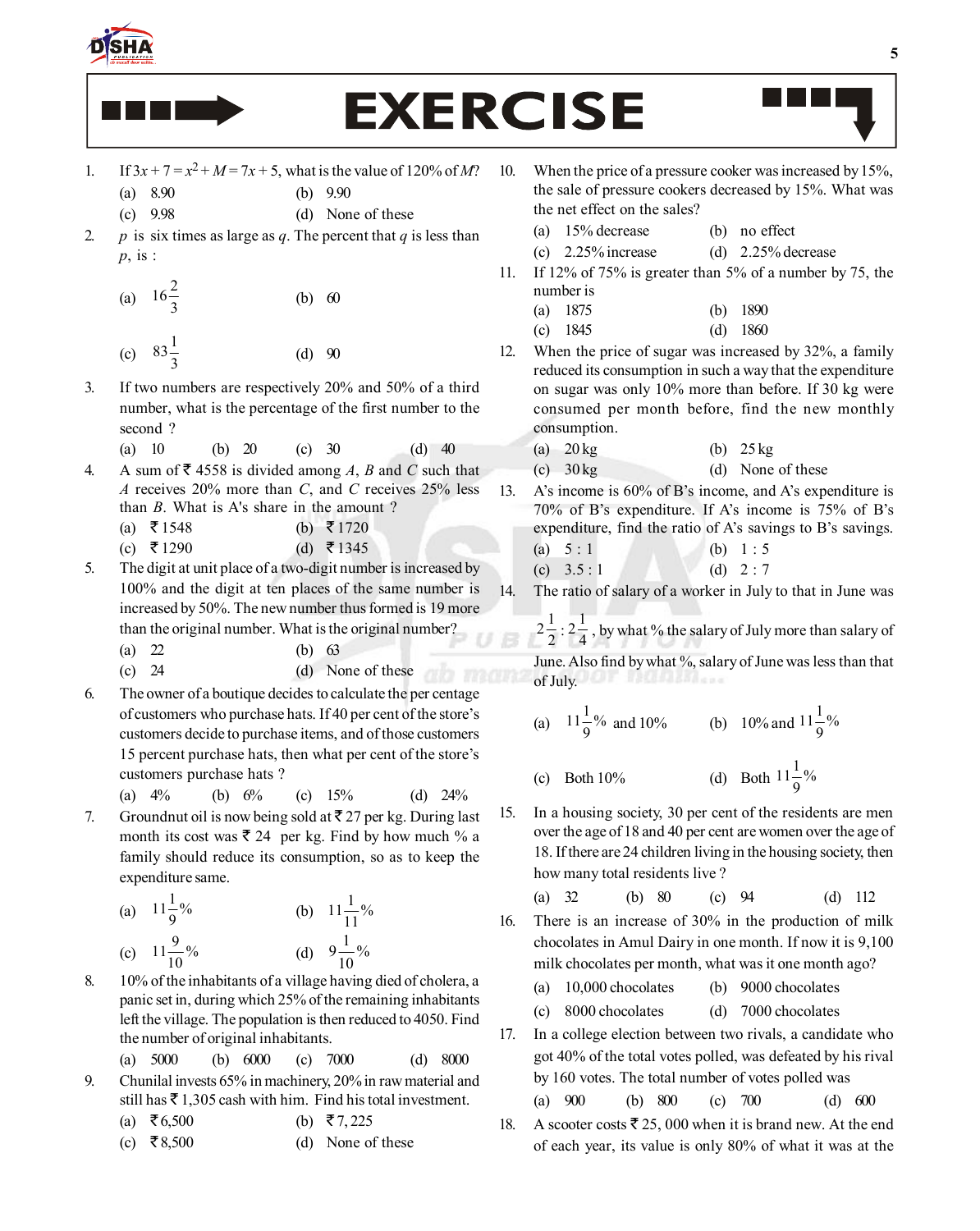**6**

beginning of the year. What is the value of the scooter at the end of 3 years?

- (a) ₹10,000 (b) ₹12,500
- (c) ₹12,800 (d) ₹12,000
- 19. The income of *A* is 150% of the income of *B* and the income of *C* is 120% of the income of *A*. If the total income of *A*, *B* and *C* together is  $\overline{\mathfrak{g}}$  86000, what is *C*'s income ?
	- (a) ₹30000 (b) ₹32000
	- (c) ₹20000 (d) ₹36000
- 20. If the price of sugar is increased by 7%, then by how much per cent should a housewife reduce her consumption of sugar, to have no extra expenditure?
	- (a) 7 over 107% (b) 107 over 100%
	- (c)  $100$  over  $107\%$  (d)  $7\%$
- 21. A student X passes his examination with 515 marks, having scored 3% above the minimum.If Y had obtained 710 marks, what % would have been above the minimum?
	- (a)  $40\%$  (b)  $42\%$
	- (c) 50% (d) Cannot be determined
- 22. Ravi's salary is 150% of Amit's salary. Amit's salary is 80% of Ram's salary. What is the ratio of Ram's salary to Ravi's salary ?
	- (a)  $1:2$  (b)  $2:3$  (c)  $5:6$  (d)  $6:5$
- 23. In a shipment of 120 machine parts, 5 per cent were defective. In an another shipment of 80 machine parts, 10 per cent were also defective. For the two shipments combined, what per cent of the machine parts were defective ?
	- (a)  $6.5\%$  (b)  $7.0\%$  (c)  $7.5\%$  (d)  $8.0\%$
- 24. The sum of two numbers is  $\frac{28}{25}$  of the first number. The

second number is what percent of the first?

(a) 
$$
12\%
$$
 (b)  $14\%$  (c)  $16\%$  (d)  $18\%$ 

25. In a class, 65% of the students are boys. On a particular day 80% of girl students were present. What was the fraction of boys who were present that day if the total number of students present that day was 70%?

(a) 
$$
\frac{2}{3}
$$
 (b)  $\frac{28}{65}$   
(c)  $\frac{5}{6}$  (d)  $\frac{42}{16}$ 

(c) 
$$
\frac{1}{6}
$$
 (d)  $\frac{42}{65}$ 

- 26. In a competitive examination in State A, 6% candidates got selected from the total appeared candidates. State B had an equal number of candidates appeared and 7% candidates got selected with 80 more candidates got selected than A. What was the number of candidates appeared from each State?
	- (a) 7600 (b) 8000
	- (c) 8400 (d) Data inadequate



- 27. By reduction of 20% in the price of oranges, one can purchase 5 oranges more for  $\bar{\mathcal{F}}$  2.50. Find the reduced price of the oranges per dozen and also the original price.
	- (a) 120 paise, 140 paise (b)  $\bar{\xi}$  0.8,  $\bar{\xi}$ 1.5
	- (c)  $\bar{\xi}$  1.0,  $\bar{\xi}$  1.5 (d)  $\bar{\xi}$  1.2.,  $\bar{\xi}$  1.5
- 28. An inspector rejects 0.08% of the metres as defective. How many metres will he examine to reject 2 metres?
	- (a) 200 m (b) 250 m
	- (c) 2500 m (d) 3000 m
- 29. In a certain school, 20% of students are below 8 years of age. The number of students above 8 years of age is  $\frac{2}{3}$  $\frac{1}{3}$  of
	- the number of students of 8 years age which is 48. What is the total number of students in the school?
	- (a) 72 (b) 80
	- (c) 120 (d) None of these
- 30. A positive number is by mistake divided by 6 instead of being multiplied by 6. What is the % error on the basis of correct answer?
	- (a) 3 (b) 97 (c) 17 (d) 83
- 31. From the salary of an officer, 10% is deducted as house rent, 20% of the rest, he spends on conveyance, 20% of the rest he pays as income tax and 10% of the balance, he spends on clothes. Then, he is left with  $\bar{\tau}$  15,552. Find his total salary. (a) ₹25,000 (b) ₹30,000
	- (c)  $\overline{5}35,000$  (d)  $\overline{5}40,000$
- 32. If the radius of a circle is diminished by 10%, the area is diminished by
- (a) 36% (b) 20% (c) 19% (d) 10% 33. Anthony got 30% of the maximum marks in an examination and failed by 10 marks. However, Amar who took the same examination, got 40% of the total marks and got 15 more than the passing marks in the examination. What were the passing marks in the examination ?
- (a) 35 (b) 250 (c) 75 (d) 85 34. In an election between two candidates, 75% of the voters cast their votes, out of which 2% of the votes were declared invalid. A candidate got 9261 votes which were 75% of total valid votes. Find the total number of votes enrolled in that election.
- (a) 16080 (b) 16800 (c) 18600 (d) 16008 35. Peter could save 10% of his income. But two years later when his income is increased by 20%, he could save the same amount only as before. By how much percent has his expenditure increased?

(a) 22% (b) 
$$
22\frac{2}{9}
$$
% (c)  $23\frac{1}{3}$ % (d) 24%

36. A screw driver and a hammer currently have the same price. If the price of a screw driver rises by 5% and the price of hammer goes up by 3%, then how much more will it cost to buy 3 screw drivers and 3 hammers ?

(a) 
$$
3\%
$$
 (b)  $4\%$  (c)  $5\%$  (d)  $8\%$ 

37. A company bought a total of 60 computers and 20 printers to modernise billing operations. If the price of each computer was three times the price of each printer then what per cent of the total cost of the purchase was the total cost of the printers ?

(a) 10% (b) 11% (c) 15% (d) 20%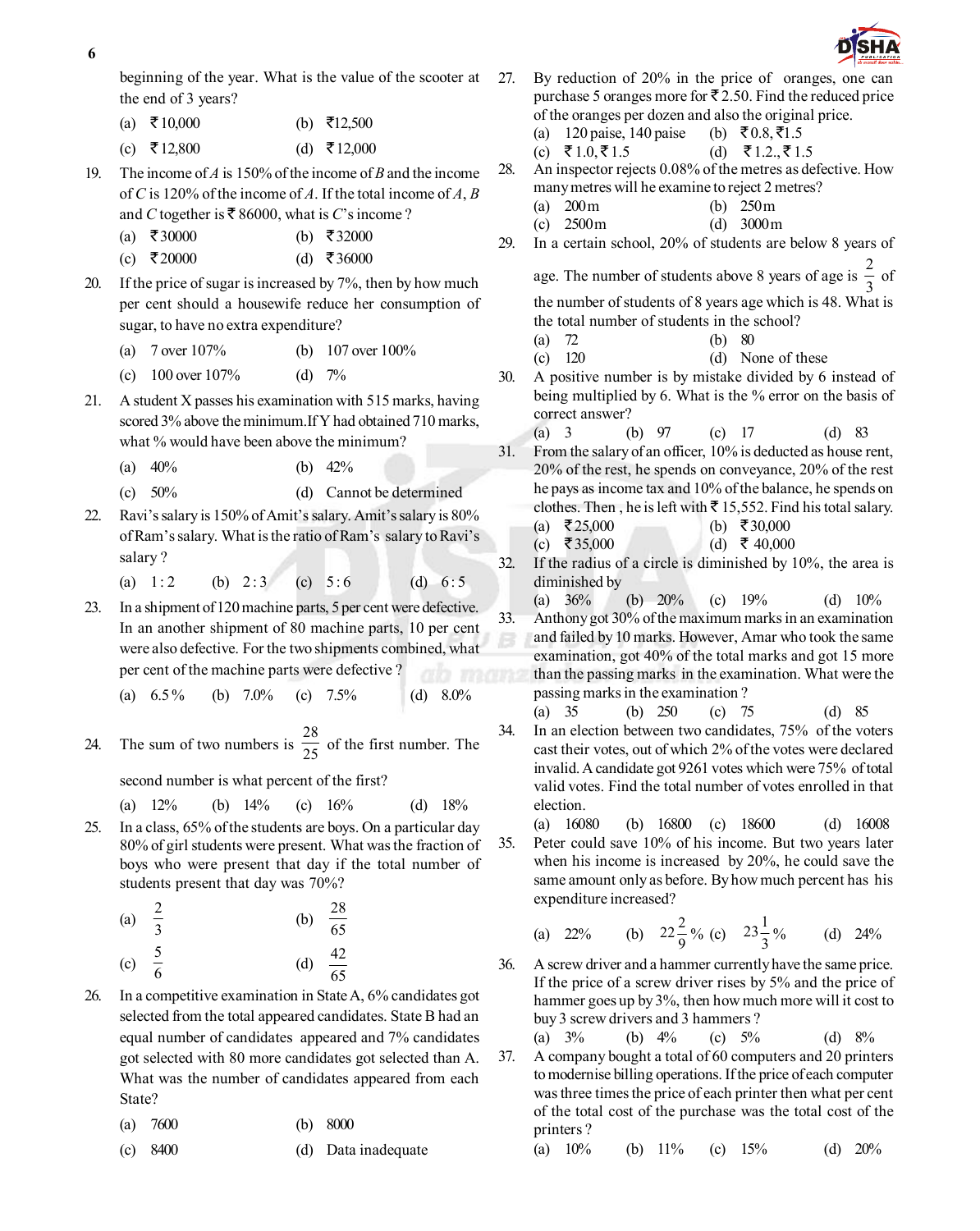

38. What is the total number of candidates at an examination, if 31% fail, and the number of those who pass exceeds the number of those who fail by 247?

(a) 605 (b) 560 (c) 650 (d) 1,650

- 39. In an election between two candidates, the candidate who gets 30% of the votes polled is defeated by 15,000 votes. What is the number of votes polled by the winning candidate?
	- (a) 11,250 (b) 15,000 (c) 26,250 (d) 37,500
- 40. In measuring the side of a square, an error of 5% in excess is made. The error % in the calculated area is,

(a) 
$$
10\frac{1}{4}\%
$$
 (b)  $10\frac{3}{4}\%$  (c)  $1\frac{3}{4}\%$  (d) 25%

41. If A's salary is 25% higher than B's salary, then how much per cent is B's salary lower than A's ?

(a) 
$$
16\frac{1}{3}\%
$$
 (b) 20% (c) 25% (d)  $33\frac{1}{3}\%$ 

42. In the month of January, the Railway Police caught 4000 ticketless travellers. In February, the number rise by 5%. However, due to constant vigil by the Police and the Railway staff, the number reduced by 5% and in April it further reduced by 10%. The total number of ticketless travellers caught in the month of April was:

(a) 3125 (b) 3255 (c) 3575 (d) 3591

- 43. The total population of a village is 5000. The number of males and females increases by 10% and 15% respectively and consequently the population of the village becomes 5600. What was the number of males in the village? (a) 2000 (b) 2500 (c) 3000 (d) 4000
- 44. An empty fuel tank of a car was filled with A type petrol. When the tank was half-empty, it was filled with B type petrol. Again when the tank was half-empty, it was filled with A type petrol. When the tank was half-empty again, it was filled with B type petrol. What is the percentage of A type petrol at present in the tank?
	- (a)  $33.5\%$  (b)  $37.5\%$  (c)  $40\%$  (d)  $50\%$
- 45. In an examination, 65% students passed in Civics and 60% in Histroy, 40% passed in both of these subjects. If 90 students failed in History and Civics both, then what is the total number of students?
	- (a) 600 (b) 650 (c) 700 (d) 750
- 46. 40% of the people read newspaper X, 50% read newspaper Y and 10% read both the papers. What percentage of the people read neither newspaper?

(a) 10% (b) 15% (c) 20% (d) 25%

47. 40% of the students in a college play basketball, 34% of the students play tennis and the number of students who play both the games is 234. The number of students who neither play basketball nor tennis is 52%. Determine the total number of students in the college.

(a) 750 (b) 960 (c) 900 (d) 850

48. The length of a rectangular plot is increased by 25%. To keep its area unchanged, the width of the plot should be :

- (a) kept unchanged (b) increased by 25%
- (c) increased by 20% (d) reduced by 20%
- 49. A store raised the price of an item by exactly 10 per cent. Which of the following could not be the resulting price of the item ?
	- (a)  $\overline{55.50}$  (b)  $\overline{57.60}$
	- (c) ₹11.00 (d) ₹12.10
- 50. When the cost of petroleum increases by 40%, a man reduces his annual consumption by 20%. Find the percentage change in his annual expenditure on petroleum.
	- (a)  $20\%$  (b)  $16\%$ (c)  $12\%$  (d)  $40\%$
- 51. A reduction of 20% in the price of an apple enable a man to buy 10 apple more for  $\bar{\mathfrak{g}}$  54. The reduced price of apple per dozen is
	- (a)  $\bar{z}$  4.32 (b)  $\bar{z}$  12.96 (c) ₹10.80 (d) ₹14.40

52. After three successive equal percentage rise in the salary the sum of 100 rupees turned into 133 rupees and 10 paise.

Find the percentage rise in the salary.

| (a) $13\%$ | (b) $10\%$ |
|------------|------------|
| (c) $15%$  | (d) $14%$  |

- 53. In an examination in which full mark were 500, A got 10% less than B. B got 25% more than C. C got 20% less than D. If a got 360 marks what % of full mark was obtained by D.
	- (a) 90% (b) 80% (c)  $50\%$  (d)  $60\%$
- 54. In an examination 35% of total student failed in Hindi 45% failed in English and 20% in both. Find the percentage of those who passed in both the subjects.
	- (a) 40% (b) 60%
	- (c)  $50\%$  (d)  $30\%$
- 55. In an examination 80% of student passed in English 85% in mathematics and 75% in both English and mathematics. If 40 student failed in both the subject find total number of students.
	- (a) 350 (b) 400 (c) 450 (d) 600
- 56. The length of a rectangle is increased by 15% and breadth decreased by 15%. Then the area of the new rectangle is (a) unchanged (b) increased by 2.25%
	- (c) decreased by 2.25% (d) increased by 15%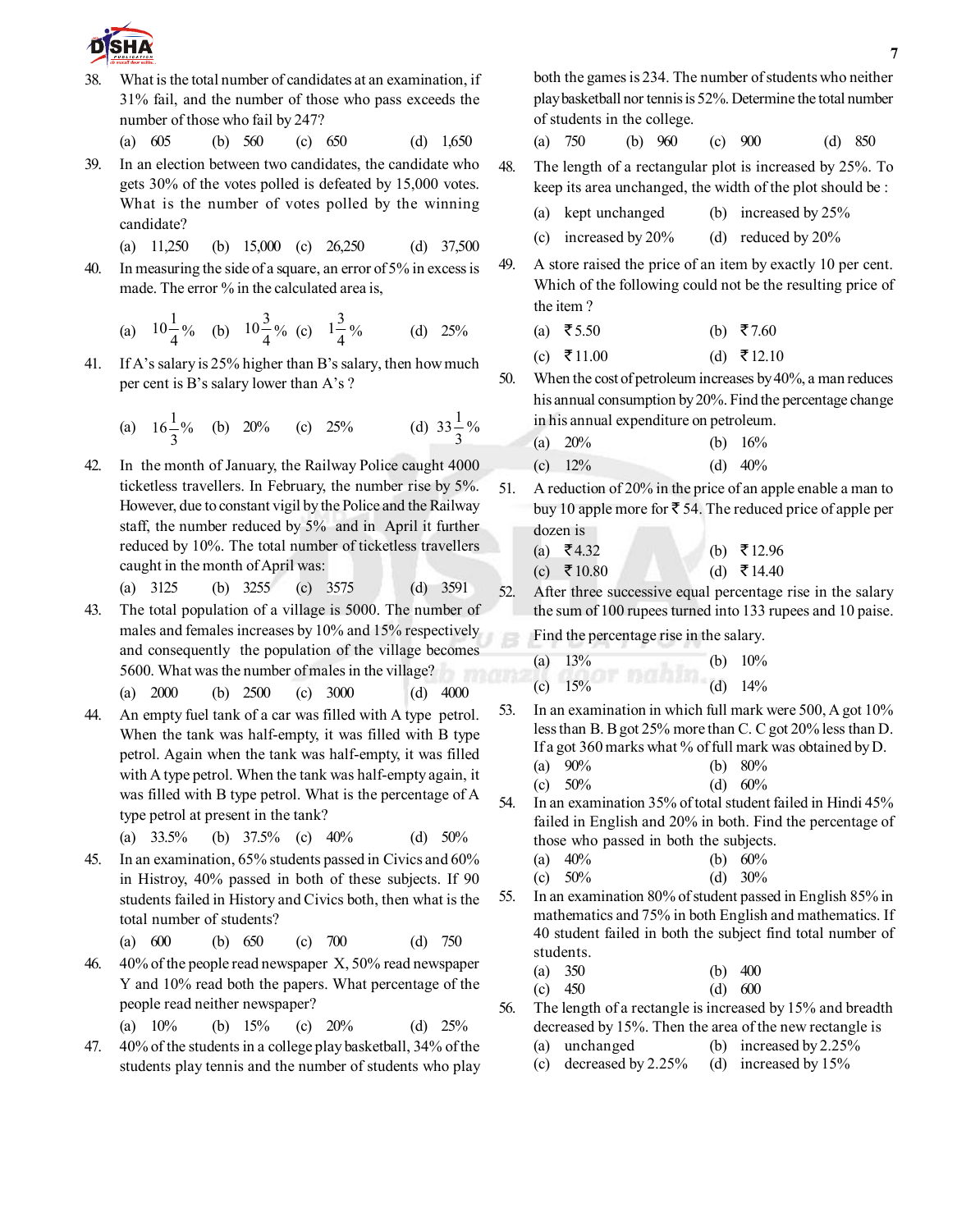| ŏ                 |                    |         |     |           |     |    |     |    |     |    |     |    |     |    | PUBLICAT<br>ab mauzil door a |
|-------------------|--------------------|---------|-----|-----------|-----|----|-----|----|-----|----|-----|----|-----|----|------------------------------|
| <b>ANSWER KEY</b> |                    |         |     |           |     |    |     |    |     |    |     |    |     |    |                              |
|                   | (b)                | 8       | (b) | 15        | (b` | 22 | (c) | 29 | (d) | 36 | (b) | 43 | (c) | 50 | (c)                          |
| ◠<br>∼            | $\rm ^{(c)}$       | $\bf o$ | (d) | 16        | (d) | 23 | (b) | 30 | (b) | 37 | (a) | 44 | (b) | 51 | (b)                          |
| 3                 | (d)                | 10      | (d) | 17        | (b) | 24 | (a) | 31 | (b) | 38 | (c) | 45 | (a) | 52 | (b)                          |
| 4                 | (a)                | 11      | (a) | 18        | (c) | 25 | (d) | 32 | (c) | 39 | (c) | 46 | (c) | 53 | (b)                          |
| 5                 | $\left( d \right)$ | 12      | (b) | 19        | (d) | 26 | (b) | 33 | (d) | 40 | (a) | 47 | (c) | 54 | (a)                          |
| o                 | (b)                | 13      | (b) | 20        | (a) | 27 | (d) | 34 | (b) | 41 | (b) | 48 | (d) | 55 | (b)                          |
| -                 | a)                 | 14      | (a) | 21<br>2 I | (b  | 28 | (c) | 35 | (b) | 42 | (ď  | 49 | (b) | 56 | (c)                          |

# **HINTS & EXPLANATIONS**

1. (b) If  $3x + 7 = x^2 + M = 7x + 5$ ie,  $3x + 7 = 7x + 5$ 

or, 
$$
4x=2
$$
,  $\therefore x = \frac{1}{2}$   
and  $3x + 7 = x^2 + M$   
or,  $\frac{1}{4} + M = \frac{3}{2} + 7 \Rightarrow M + \frac{1}{4} = 8 + \frac{1}{2}$ 

$$
\therefore M = 8\frac{1}{4}, 120\% \text{ of M} = 9.90
$$

2. (c)  $p = 6q$ . So, q is less than p by 5q.

$$
\therefore \quad \text{Required percentage} = \left(\frac{5q}{p} \times 100\right)\%
$$

$$
= \left(\frac{5q}{6q} \times 100\right) \% = 83 \frac{1}{3} \%
$$

3. (d) Let the third number be 100. Then, the first and second numbers will be 20 and 50, respectively.

Required % = 
$$
\frac{20}{50} \times 100 = 40\%
$$

4. (a) Let B get 
$$
\bar{\xi}
$$
 x. Then C gets = 75% of  $x = \frac{3x}{4}$ 

and A gets = 120% of 
$$
\frac{3x}{4} = \frac{120}{100} \times \frac{3x}{4} = \frac{9x}{10}
$$

Now, 
$$
\frac{9x}{10} + \frac{3x}{4} + x = 4558
$$

$$
\Rightarrow \frac{53x}{20} = 4558 \Rightarrow x = \frac{4558 \times 20}{53} = 1720
$$

Hence, A's share = 
$$
\frac{9x}{10} = \overline{\xi} \frac{9 \times 1720}{10} = \overline{\xi} 1548
$$

5. (d) Working with options, we have Original New Difference

| number | number |
|--------|--------|

(b) 63 96 33 (c) 24 38 14

(a) 22 34 12

- Obviously, (d) is the correct option.
- 6. (b) Let total customers be 100
	- 40 of them purchase item and  $15\%$  of 40 =
		- $\frac{15}{100}$  × 40 = 6 customers purchase hats which is only 6% of total customers.

7. (a) % change in rate = 
$$
\frac{27-24}{24} \times 100 = \frac{100}{8}
$$

For fixed expenditure, % change in consumption

$$
= \frac{\% \text{ change in rate}}{100 + \% \text{ change in rate}} \times 100
$$

$$
= \frac{100/8}{100 \left[1 + \frac{1}{8}\right]} \times 100 = \frac{100}{9} \% = 11 \frac{1}{9} \%
$$

8. (b) Let the total number of original inhabitants be x. Then,  $(100-25)\%$  of  $(100-10)\%$  of  $x = 4050$ 

$$
\Rightarrow \left(\frac{75}{100} \times \frac{90}{100} \times x\right) = 4050 \Rightarrow \frac{27}{40} x = 4050
$$

$$
\Rightarrow x = \left(\frac{4050 \times 40}{27}\right) = 6000.
$$

- $\therefore$  Number of original inhabitants = 6000.
- 9. (d) Let he had originally  $\bar{z}$  x. Then 65% of x + 20% of x + 1305 = x  $0.65x + 0.2x + 1305 = x$  $\Rightarrow$  0.15 x = 1305  $\Rightarrow$  x = ₹ 8700  $\therefore$  His total investment = 65% of 8700 + 20% of 8700  $= 85\% \text{ of } 8700 = \text{\textyen} 7395$

10. (d) Net effect on sale = 
$$
-\frac{(\text{common % change})^2}{100}
$$

$$
=\frac{-(15)^2}{100} = 2.25\% \text{ decrease}
$$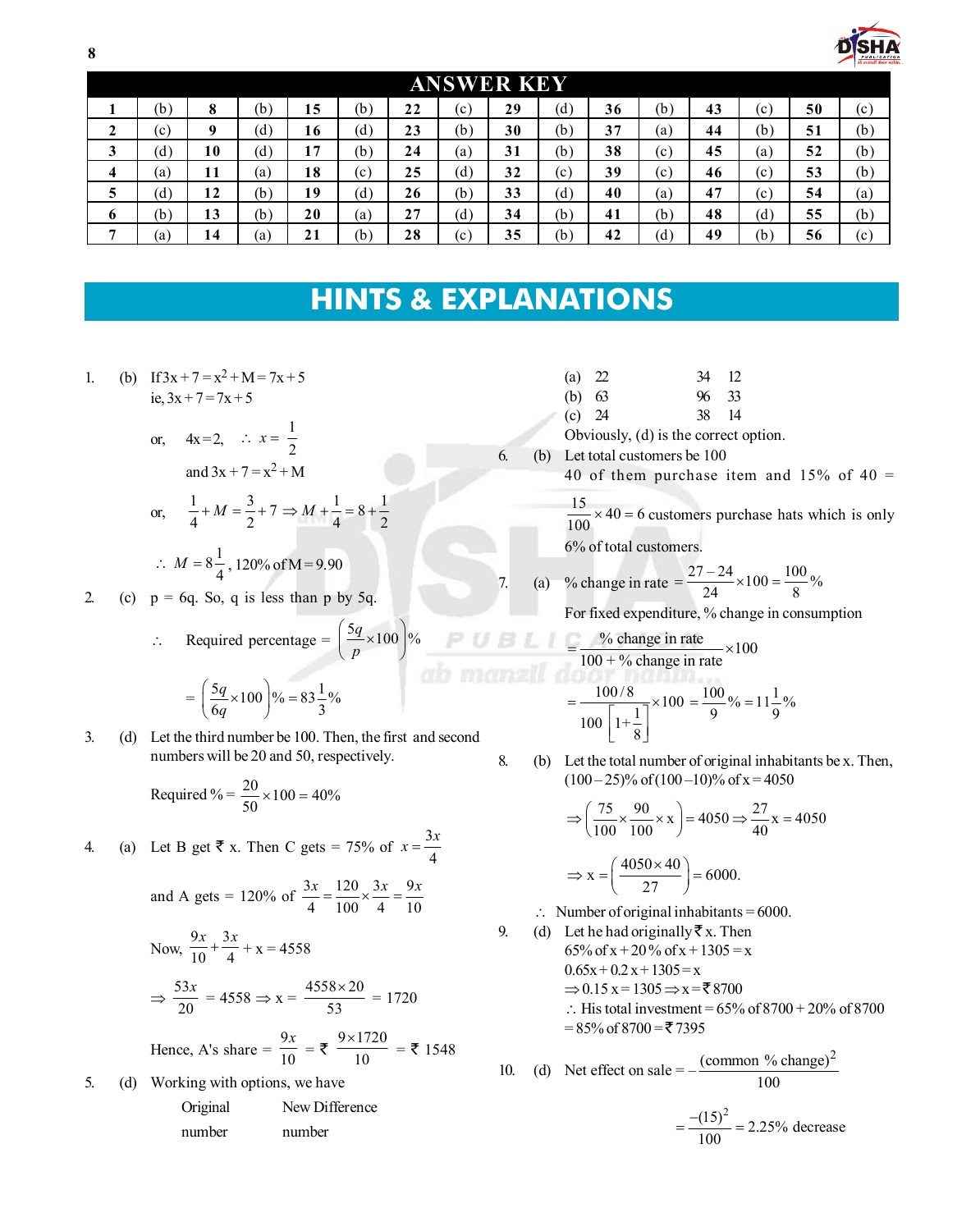

11. (a) Let the number be x,  
\nThen, 
$$
\frac{12}{100} \times \frac{75}{100} \times x - \frac{5}{100} \times x = 75
$$
  
\n $\Rightarrow \frac{9x}{100} - \frac{5x}{100} = 75 \Rightarrow \frac{4x}{100} = 75$   
\n $\Rightarrow x = \frac{75 \times 100}{4} = 1875$   
\n12. (b) Since, expenditure = price × consumption  
\n $\therefore 110\% \text{ of } 30 = \frac{132}{100} \times \text{new consumption}$   
\n $\Rightarrow \frac{110}{100} \times 30 = \frac{132}{100} \times \text{new consumption}$   
\n $\Rightarrow \text{New consumption} = 25 \text{ kg}$   
\n13. (b) Let B's Income =  $\overline{\overline{x}}$  x  
\nA's Income =  $\overline{\overline{x}}$  y  
\nA's expenditure =  $\overline{\overline{x}}$  y  
\nA's expenditure =  $\overline{\overline{x}}$  y  
\nAlso,  $\frac{3}{5}x = \frac{3}{4} \cdot \frac{7}{10}y$   
\n $\frac{A'savings}{B'savings} = \frac{x-y}{3 \cdot \frac{7}{5}y} = \frac{\frac{7}{8}y-y}{\frac{3}{5} \cdot \frac{7}{8}y - \frac{7}{10}y} = \frac{-y/8}{\frac{21y}{40} - \frac{7}{10}y}$   
\n $= \frac{5}{25} \approx 1:5$ 

14. (a) Let the salary of July be  $\overline{\tau}$   $\frac{5}{2}x$ 

and the salary of June be  $\bar{x}$   $\frac{9}{4}x$ .

Required percentages

$$
= \frac{\frac{5}{2} \times -\frac{9}{4} x}{\frac{9}{4} \times 100}
$$
 and 
$$
\frac{\frac{5}{2} \times -\frac{9}{4} x}{\frac{5}{2} \times 100}
$$

$$
= \frac{100}{9}\%
$$
 and  $\frac{100}{10}\%$  = 11 $\frac{1}{9}$ % and 10%

- 15. (b) 30% of the residents are children.
	- $\therefore$  30% of the total residents = 24
	- $\therefore$  Total number of residents in the society

$$
=\frac{24}{30}\times100=80
$$

16. (d) Let one month ago, production be x chocolates. Then,  $130\%$  of  $x = 9100$ 

$$
\Rightarrow x = \frac{9100 \times 100}{130} = 7000 \text{ chocolate}
$$

17. (b) Let total number of votes polled be x. Then, votes polled by other candidate  $= (100 - 40)\%$  of x = 60% of x

Now  $60\%$  of  $x - 40\%$  of  $x = 160$ 

$$
\Rightarrow \frac{20x}{100} = 160 \Rightarrow x = 800
$$
 votes

18. (c) Cost of scooter =  $\overline{5}25,000$ Cost of scooter decrease 20% each year with respect to the cost of scooter at the end of 3 years

$$
=25,000\left(1-\frac{20}{100}\right)^3
$$

$$
= 25,000 \times \frac{4}{5} \times \frac{4}{5} \times \frac{4}{5} = ₹12,800
$$

19. (d) Suppose Income of  $B = \overline{\xi} x$ 

Income of A = 
$$
\frac{150}{100} \times x = \overline{5} \frac{3x}{2}
$$

\nIncome of C = 
$$
\frac{120}{100} \times \frac{3x}{2}
$$

\n
$$
\frac{6}{5} \times \frac{3x}{2} = \frac{9x}{5}
$$

\n
$$
\therefore \quad x + \frac{3x}{2} + \frac{9x}{5} = 86000
$$

\n
$$
10x + 15x + 18x
$$

$$
\frac{10x + 15x + 18x}{10} = 86000
$$
  
43x = 860000  
 $x = 20000$ 

$$
x = 20000
$$
  
So, income of C =  $\frac{9}{5}$  × 20000 = ₹ 36000

20. (a) % reduction in consumption

UBL

$$
= \frac{\% \text{ change in price}}{100 + \% \text{ change in price}} \times 100
$$

$$
=\frac{7}{100+7}\% = \frac{7}{107}\%
$$

21. (b)  $\therefore$  Marks of y =  $\frac{100 + %}{}$  above minimum of y Marks of x  $100 + %$  above minimum of x  $\therefore$  Marks of y =  $\frac{100+}{100}$ 

$$
\Rightarrow \frac{710}{515} = \frac{100 + y}{103} \Rightarrow 100 + y = \frac{710 \times 103}{515} = 142
$$

$$
\Rightarrow
$$
 y=42%

- 22. (c) Let the salary of Ram be  $\bar{z}$  100. Then, salary of Amit =  $\bar{\mathbf{\tau}}$  80 and salary of Ravi =  $\bar{\mathbf{\tau}}$  120 Ratio of Ram's salary to Ravi's salary = 100 : 120  $= 5 : 6$
- 23. (b) Total no. of machine parts in both the shipments  $= (120 + 80) = 200$ Total defective machine parts in both the shipments  $= 120 \times 5\% + 80 \times 10\% = 6 + 8 = 14$

Therefore, required % = 
$$
\frac{14}{200} \times 100 = 7\%
$$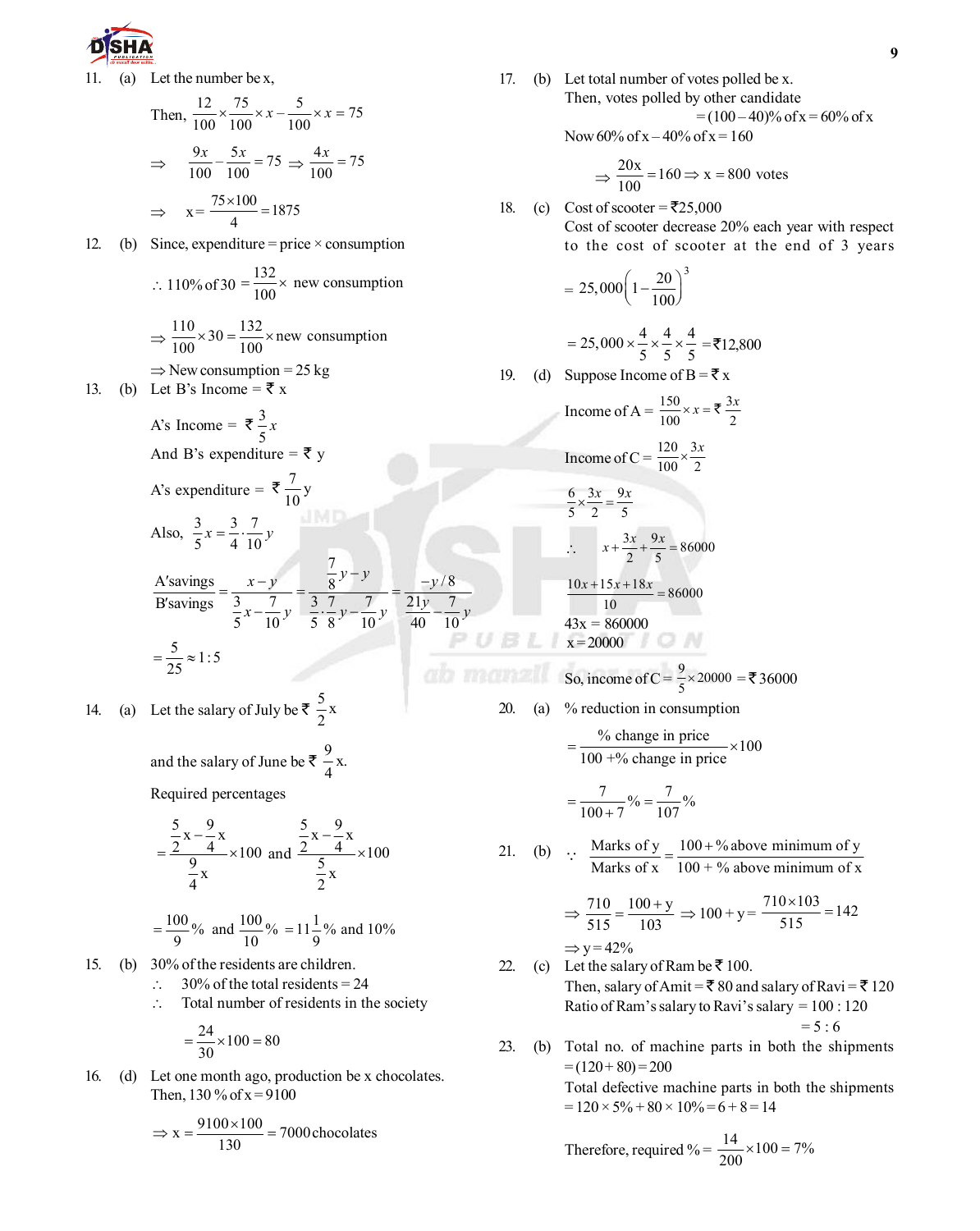24. (a) Let the numbers be x and y. Then,

$$
x + y = \frac{28}{25}x \Rightarrow y = \frac{28}{25}x - x \Rightarrow y = \frac{3}{25}x
$$

$$
\Rightarrow \frac{y}{x} = \left(\frac{3}{25} \times 100\right) \% = 12\%.
$$

25. (d) Let the class has 100 students.  $\Rightarrow$  Number of girls = 35 and number of boys = 65. Since total number of present students = 70 and number of girls present =  $80\%$  of  $35 = 28$ , so number of boys present =  $70 - 28 = 42$ .  $\Rightarrow$  Required fraction = 42/65.

26. (b) Let the number of candidates appeared from each state be x. Then,  $7\%$  of  $x - 6\%$  of  $x = 80 \Rightarrow 1\%$  of  $x = 80$ 

 $\Rightarrow$  x = 80  $\times$  100 = 8000.

27. (d) Let original price be  $\bar{x}$  x per orange. Then, Reduced rate =  $(1 – 0.2)x = ₹0.8 x$ 

$$
\therefore \frac{2.50}{0.8x} - \frac{2.50}{x} = 5 \implies \frac{25}{8x} - \frac{2.5}{x} = 5 \implies x = \frac{1}{8}
$$

∴ Original price of oranges per dozen  $\frac{1}{8}$  × 12 =₹1.5

and Reduced price = ₹ (0.8)(1.5) = ₹ 1.2

28. (c) Let the inspector examined x metres, then  $0.08\%$  of  $x = 2$ 

$$
\Rightarrow \frac{x \times 0.08}{100} = 2
$$
 or  $x = \frac{200}{0.08} = 2500$  metres

29. (d) Let the number of students be x. Then, Total number of students of 8 years and above 8 years  $= (100 - 20)\%$  of x = 80% of x.

$$
\therefore 80\% \text{ of } x = 48 + 2/3 \text{ of } 48 \Rightarrow \frac{80}{100} x = 80 \Rightarrow x = 100.
$$
 3

30. (b) Let the number be x. Then,

$$
\% \text{ error} = \frac{6x - x/6}{6x} \times 100 = \frac{35}{36} \times 100 = 97.2\%
$$

31. (b) Let the total salary be  $\bar{\mathbf{\xi}}$  x. Then,  $(100 - 10)\%$  of  $(100 - 20)\%$  of  $(100 - 20)\%$  of  $(100-10)\%$  of x = 15552

$$
\Rightarrow \left(\frac{90}{100} \times \frac{80}{100} \times \frac{80}{100} \times \frac{90}{100} \times x\right) = 15552
$$

$$
\Rightarrow x = \left(\frac{15552 \times 10000}{64 \times 81}\right) = 30,000.
$$

32. (c) If the radius is diminised by  $r\%$ , then

Area is diminished by 
$$
\left(2r - \frac{r^2}{100}\right)\%
$$
 =  $2 \times 10 - \frac{10^2}{100} = 19\%$ 

33. (d) Let the maximum marks be x. Then,  $x \times 30\% + 10 = x \times 40\% - 15$  $\Rightarrow$  x × 10% = 25 or x = 250

Therefore, passing marks = 
$$
250 \times \frac{30}{100} + 10 = 85
$$

34. (b) Let the total number of votes enrolled be x. Then, Number of votes cast =  $75\%$  of x. Valid votes =  $98\%$  of  $(75% \text{ of } x)$ .

 $\therefore$  75% of [98% of (75% of x)] = 9261

$$
\Rightarrow \left(\frac{75}{100} \times \frac{98}{100} \times \frac{75}{100} \times x\right) = 9261
$$

$$
\Rightarrow x = \left(\frac{9261 \times 100 \times 100 \times 100}{75 \times 98 \times 75}\right) = 16800.
$$

35. (b) Let original income = Rs. 100. Then, saving =  $\bar{\tau}$  10 and expenditure =  $\bar{\bar{\xi}}$ 90. New income =  $\bar{\mathbf{\tau}}$  120, New saving =  $\bar{\mathbf{\tau}}$  10. New expenditure = ₹ (120 – 10) = ₹ 110.

Increase in expenditure = ₹ 
$$
(110-90)
$$
 = ₹  $20$ .

$$
\therefore \text{ Increase } \% = \left(\frac{20}{90} \times 100\right) \% = 22\frac{2}{9}\%.
$$

36. (b) Let the original price of a screw driver and a hammer be  $\bar{z}$  100 each.

> Then, price of 3 screw drivers and 3 hammers =  $\bar{z}$  600 Now, after increase of 5%, the price of 3 screw drivers  $=$  ₹ 315

> And after 3% increase the price of 3 hammers =  $\bar{\mathbf{\mathsf{z}}}$  309 Increased price of 3 hammers and 3 screw drivers  $=$  ₹ 624

Therefore, % increase in price = 
$$
\frac{24}{600} \times 100 = 4\%
$$

37. (a) Suppose price of the printer  $= P$  $\therefore$  Price of a computer = 3P

UBL

Total cost of  $60$  computers = 180 P

Total cost of 20 printers = 20 P

 $\therefore$  Total cost of the purchase = 200 P

Thus total cost of the printers is 10% of the total cost.

38. (c) Let the total number of candidates  $= x$ Then, number of passed candidates  $=(100-31)\%$  of x = 69% of x Now,  $69\%$  of  $x - 31\%$  of  $x = 247$  $\Rightarrow$  38% of x = 247

$$
\Rightarrow \quad \frac{38}{100}x = 247 \Rightarrow x = \frac{247 \times 100}{38} = 650
$$

- 39. (c) Let the total number of votes be x
	- $\therefore$  votes polled by winning candidate
	- $= (100 30)\%$  of x = 70% of x

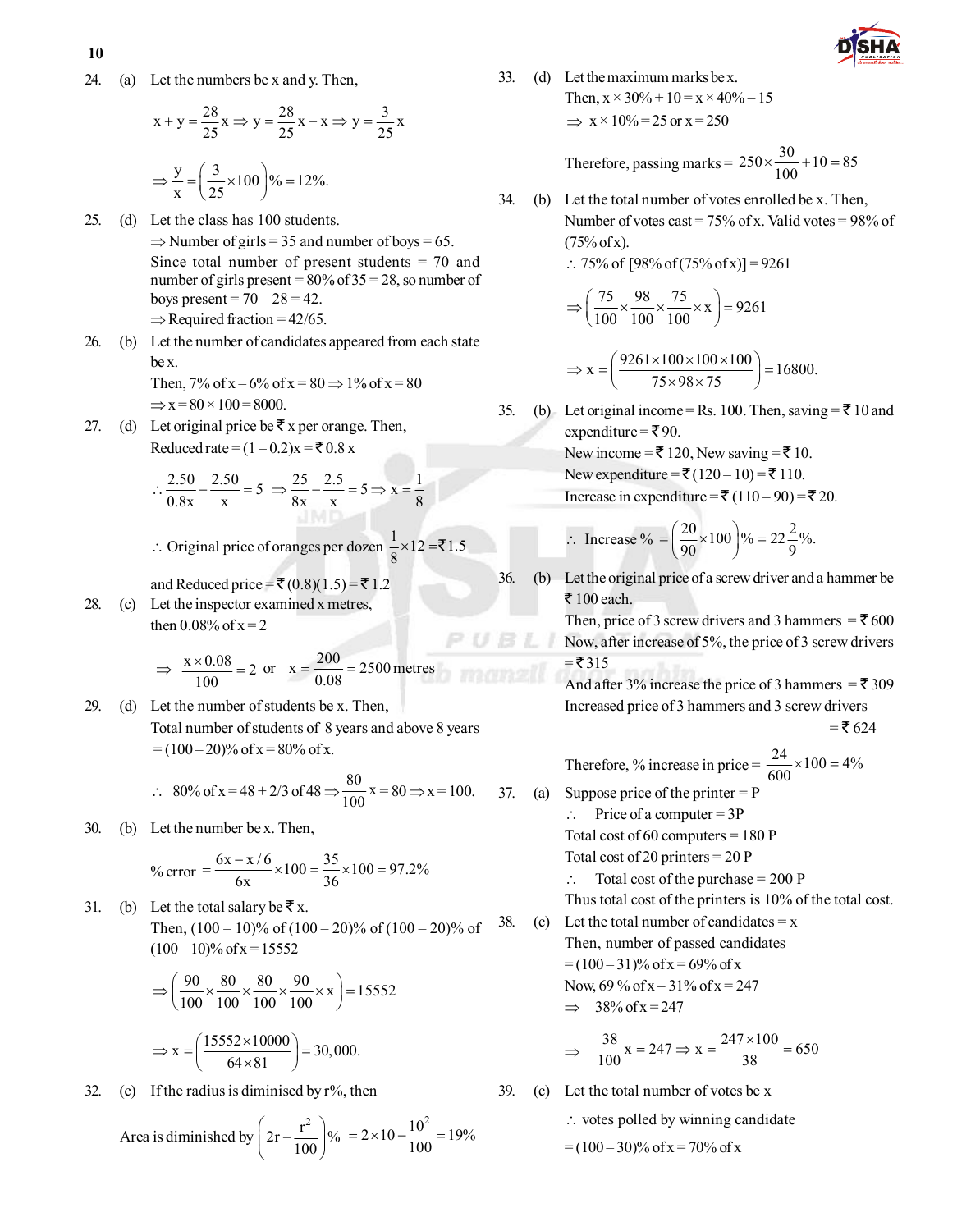

Now, 70% of x – 30% of x = 15,000

$$
\Rightarrow 40\% \text{ of x} = 15,000
$$

$$
\Rightarrow x = \frac{15000 \times 100}{40} = 37,500
$$

 $\therefore$  number of votes polled by winning candidate

$$
= 70\% \text{ of } 37500
$$

$$
=\frac{70\times37500}{100}=26,250
$$

40. (a) If side is increased by a%, area increased by

$$
\left(2a + \frac{a^2}{100}\right)\%
$$

$$
=2\times 5+\frac{5^2}{100}=10\frac{1}{4}\%
$$

41. (b) Let B's salary be  $\bar{z}$  100,

then A's salary =  $\overline{5}$  125

% lesser = 
$$
\frac{125 - 100}{125} \times 100 = \frac{25}{125} \times 100
$$

$$
= \frac{1}{5} \times 100 = 20\%
$$

### **Short cut method:**

B's salary is lower than A's salary by

$$
\left(\frac{25}{100+25} \times 100\right) \% = 20\%
$$

42. (d) Number of ticketless travellers in April

$$
=4000 \times \left(1+\frac{5}{100}\right) \left(1-\frac{5}{100}\right) \left(1-\frac{10}{100}\right)
$$

$$
= \left( 4000 \times \frac{21}{20} \times \frac{19}{20} \times \frac{9}{10} \right) = 3591.
$$

43. (c) Let the number of males be x. Then, number of females  $=(5000 - x).$ 

$$
\therefore 10\% \text{ of } x + 15\% \text{ of } (5000 - x) = (5600 - 5000)
$$

$$
\Rightarrow \frac{10}{100}x + \frac{15}{100}(5000 - x) = 600
$$

 $\Rightarrow$  10x + 75000 - 15x = 60000.

 $\Rightarrow$  5x = 15000  $\Rightarrow$  x = 3000.

44. (b) Let the capacity of the tank be 100 litres. Then, **Initially :** A type petrol = 100 litres.

#### **After first operation :**

A type petrol = 
$$
\left(\frac{100}{2}\right)
$$
 = 50 litres;

B type petrol  $=$  50 litres.

**After second operation :**

A type petrol = 
$$
\left(\frac{50}{2} + 50\right) = 75
$$
 litres;

B type petrol =  $(50/2)$  = 25 litres

**After third operation :**

A type petrol = 
$$
\left(\frac{75}{2}\right)
$$
 = 37.5 liters;

B type petrol  $= \left(\frac{25}{2} + 50\right) = 62.5$  litres.  $=\left(\frac{25}{2}+50\right)=$ 

- $\therefore$  Required percentage = 37.5%.
- 45. (a) Let the total number of students be x.

 $PUBLI$ 

Number of students passed in one or both is given by :

$$
n(A \cup B) = n(A) + n(B) - n(A \cap B)
$$
  
= 65% of x + 60% of x - 40% of x

$$
= \left(\frac{65}{100}x + \frac{60}{100}x - \frac{40}{100}x\right) = \frac{85}{100}x = \frac{17}{20}x.
$$

Failed in both  $= \left(x - \frac{17}{20}x\right) = \frac{3x}{20}$ .  $=\left(x-\frac{17}{20}x\right)=\frac{1}{2}$ 

$$
\therefore \frac{3x}{20} = 90 \Rightarrow x = \left(\frac{90 \times 20}{3}\right) = 600.
$$

46. (c) 
$$
n(A) = 40
$$
,  $n(B) = 50$ ,  $n(A \cap B) = 10$ .  
\n $n(A \cup B) = n(A) + n(B) - n(A \cap B)$   
\n $= 40 + 50 - 10 = 80$ .

\ Percentage reading either or both newspapers  $= 80\%$ .

Hence, percentage reading neither newspaper  $=(100-80)\% = 20\%$ 

47. (c) Let the numnber of students be 100.

Then number of students who play both the games

$$
=(34+40)-(48)=26
$$

If 26 students play both the games, then the total number of students  $= 100$